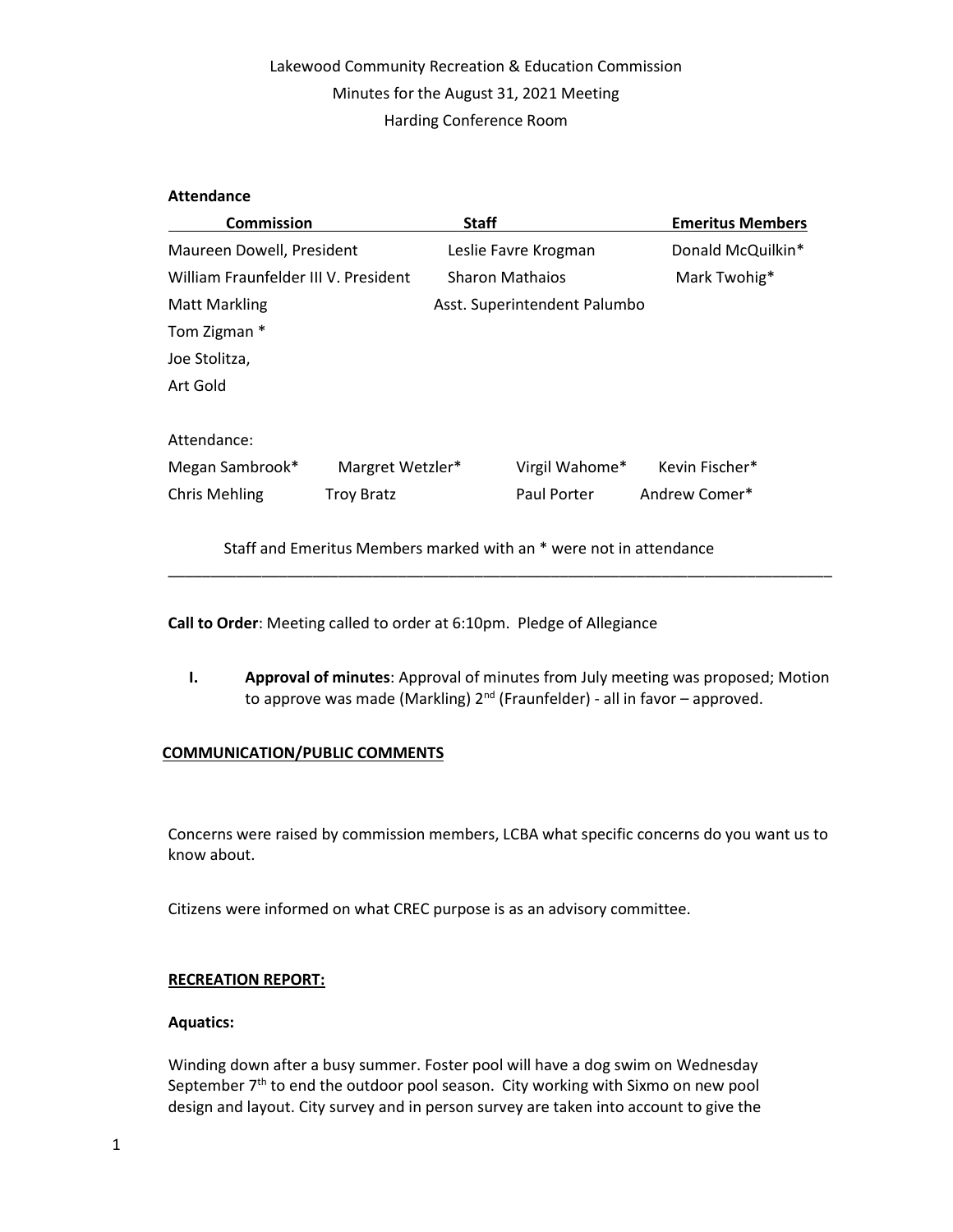# Lakewood Community Recreation & Education Commission Minutes for the August 31, 2021 Meeting Harding Conference Room

best pool design for the city. City hopes to break ground at Foster pool September 2022 and have new pool by May 2023.

Youth Sports: Football has started, registration in full. New uniforms for 5/6 grade.

Cheerleading, Coach was found and season has started.

Volleyball, 3/4 and 5/6 grades off to good start.

Cross Country canceled because of low enrollment. Emails sent to all previous participants in hopes to generate more interest.

Rec will host an indoor party helping with Basketball registration.

Ranger cards approved for youth athletes to get free admission to sporting events with a paid adult.

Adult Sports: Fall softball and kickball teams are full. Season will start soon.

Programs: Youth and adult education classes will start soon. Fall booklet printed

Before and after Care: Y.M.C.A, St. Peters and Horizon education will cover care at every elementary school. We are having staffing issues. Pay increase to help with keeping and recruiting new employees.

## II. Old Business: C.R.E.C. Updated By-Laws Will be given to Board of Education for approval.

### III. New Business:

Commission would like to view the new MOU Before it goes to the Board of Education. Suggest it be called a Partnership agreement.

Commission would also like to see financials from the Rec.

Improving communications with citizens

## IV. Adjournment: Meeting adjourned 8:16 pm.